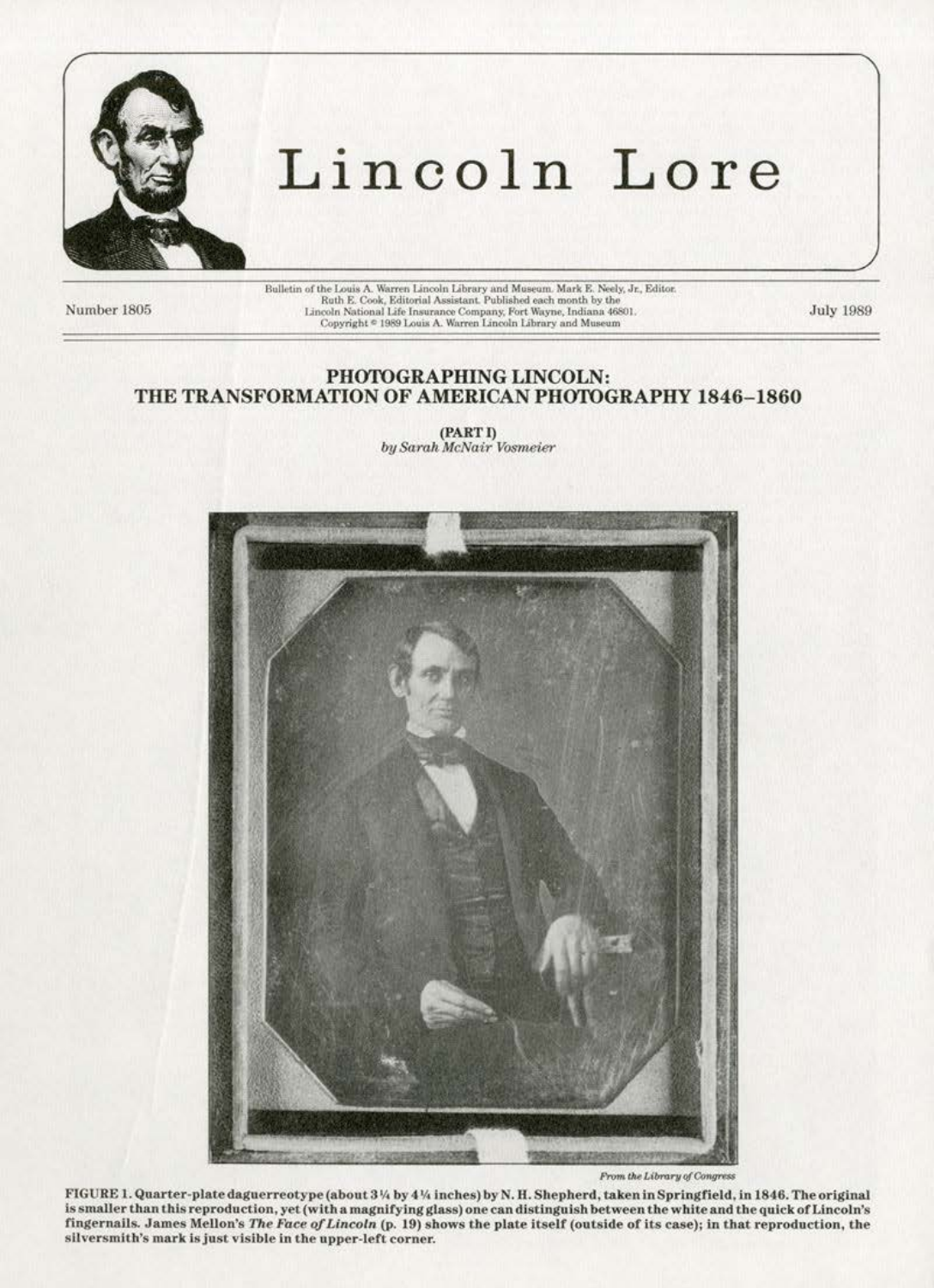When Lincoln was photographed for the first time, in 1846, the invention of photography was only seven years old, and **the new experience must have been an ordeal for him.**  Deciding to be photographed was not done on impulse in the 1840s. Lincoln would have expected to pay at least\$2.00 for the privilege-no small sum considering he paid \$1.50 or less for shoes. Once he had made the decision, he still had to wait **until the \\'Cather was right because daguerreotype cameras**  required bright sunlight for portraiture. When the right day **l'inally came, we can imagine Mary Lincoln fussing about what he should wear and how he should present himself.**  Perhaps Lincoln worried too. In this picture (unlike many of **his later ones), his hair is carefully combed and cut short, and**  his tie is neatly tied. Mary apparently had his coat ironed, but the unblinking eye of the camera recorded wrinkles in his **vest,l** 

Lincoln's photograph was taken by N. H. Shepherd, an **itinerant photographer who was in Springfield in January**  1846 and set up a studio in a room above J. Brookie's drug **store. As Lincoln reached the top of the stairs leading to**  Shepherd's studio, he must have been overwhelmed by the odor of chemicals. The elegant studios in big cities had separate rooms for developing the photographs, but itinerant photographers like Shepherd made do with what was **available. No matter how makeshift. his studlo might seem,**  Shepherd made sure it included a special display of his photographs, and Lincoln may have dawdled there a while looking at them. If he had seen Shepherd's advertisement in **<sup>1</sup>he SangarnoJourn.al, he would have understood that the**  upstairs room was intended to be more than just a working

studio. Shepherd called it a "Daguerreotype Miniature Gallery," and he invited Springfield residents to "call and examine specimens-whether they intend sitting or not." In New York City at this time, people regularly visited Mathew Brady's fashionable gallery on Broadway, even If they had no intention of being photographed. Perhaps people were drawn to Brady's celebrity photographs in the same way they were drawn to the curiosities in Barnum's American Museum across the way.<sup>2</sup>

When Lincoln had finished looking at the photographs on display, Shepherd would have directed him to a chair in front of the camera and explained that he would have to sit very<br>still for half a minute or more. If Lincoln moved even slight-<br>ly, he might mar the picture, Shepherd would have caution-<br>ed. Then, to help him hold perfectly stil ed. Then, to help him hold perfectly still, Shepherd fastened his head into an "immobilizer," or metal head rest, attached to a tall stand which would be hidden behind Lincoln's body in the finished picture. Shepherd also arranged his hands so that it would be easy to keep them still, propping up Lincoln's right arm on a book and resting his left hand on his leg. Perhaps Shepherd even arranged Lincoln's fingers on that hand, or perhaps Lincoln, himself, was striving for an elegant look.ln any case, no other Lincoln photograph shows his hand composed *so* stifny. When everything was ready, Shepherd uncovered the camera's shutter, counted off the appropriate **number or seconds. and then covered it again.** 

**Once Shepherd finished the exposure, Lincoln must have**  let out a sigh-beeause Shepherd had surely directed him to hold his breath during the exposure and possibly as well in relief that the ordeal was over. Lincoln was always interested



**FIGURE 2. Mathew Brady's gallery (lo·wtr right) at the- rorner of Fulton and Broadway in New York City in the late 1840s. Note Barnum's**  American Museum across the way (far left) with its sign partially obscured.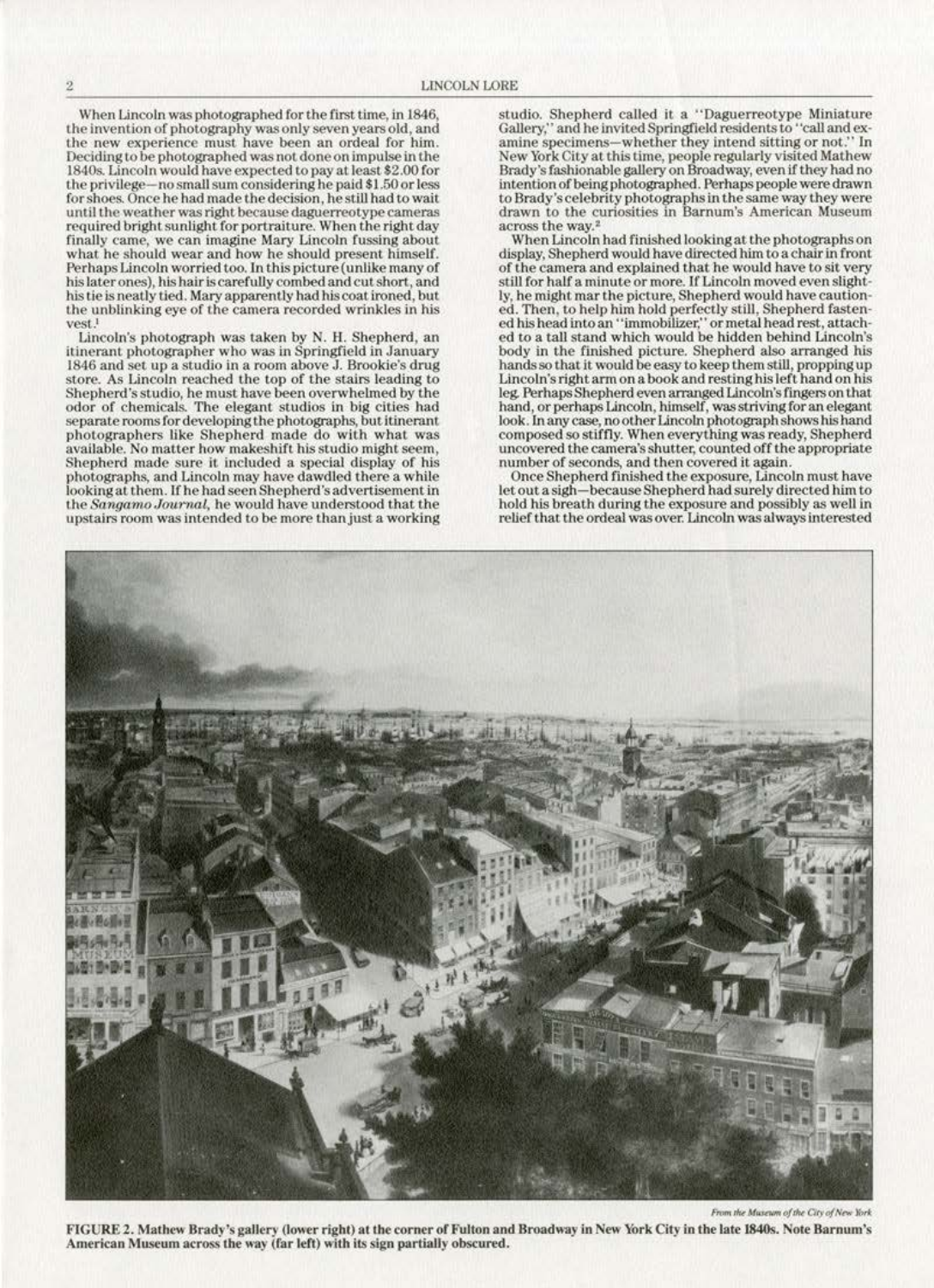**in technical inventions, and while he relaxed waiting for**  Shepherd to develop the picture, he might have wandered about, looking at the photographic equipment.

An obliging Shepherd might even have given Lincoln a grand tour, starting with the pile of untreated plates. Daguerreotypes are photographs made directly on a silver-coated metal plate. The plates were made by silversmiths and often imported from France. To make them, a silversmith attached a sheet of silver to a block of copper. Then he flattened this **block by running lt through rollers over and over again, transforming it into a thin copper sheet. with an even thinner layer of silver on top. The sheet was then cut into standard**  sizes. Shepherd used a "quarter plate" for Lincoln's photograph (about 3  $\%$  by 4  $\%$  inches). Big-city photographers could make larger photographs, but Shepherd probably dealt **exclusively in the less expensive and more popular smaller sizes. In addition to being less expensive, smaller plate could**  be used in cameras requiring shorter exposure times another advantage for portraiture. If Lincoln had wanted a whole-plate daguerreotype of himself (about 6½ by 8½ in-<br>ches), he would have had to sit still for two or three times as long as he did for his quarter-plate daguerreotype.<sup>4</sup>

Theoretically, Shepherd could have used the quarter plate as it came from the silversmith, but many photographers added more silver to their plates by "galvanizing" (elec troplating) them. 10 do this, Shepherd attached one wire to his plate and another to a piece of silver. Then he dropped the silver and the plate into a tank filled with a potassium cyanide **solution, attaching Lhe wires to a battery. This caused silver**  solution, attaching the wires to a battery. This caused silver<br>molecules to move from the piece of silver to the plate.



*f*Yom the Lincoln Museum

FIGURE 3. Judson Kilpatrick, carte de visite. Note base of "immobilizer" at his feet. Although his pose looks **casual, the immobilizer is holding him rigidly in position.** 

Buffing, the next step in preparing the plate, was the most tedious part of the process. The idea was to cover the plate with almost microscopic parallel scratches. If it were properly buffed, these scratches reflected the light in such a way that the plate looked almost black. Lincoln could have examined several specialized tools for holding and buffing the plate: the **most interesting one was the ''buff stick," which looked like a wooden short sword covered in leather.** 

Next Shepherd had *to* make the plate light sensitive. **DaguerreoLypists with permanent gaUeries set up separate**  dark rooms with tinted lamps for light, but absolute dark was **not necessary. Itinerant photographers<:ould simply curtain**  one corner of the room with a piece of dark muslin. This made it dark enough to sensitize the plates but light enough to see. In the dim light, Shepherd "coated" (sensitized) the plate in three steps. First, he put the plate in a "coating box" containing iodine crystals. fie left the plate in the box for half a **minute or so, removing it when it had turned an orangeyeUow color. Next hc.puL it in another coating box con tabl- ing ''quickstu.ff.'' The quicksturr, a mixture including**  bromine and chlorine, was what made the plate sensitive enough for portraiture. Without quickstuff, Shepherd could have taken a picture, but it could not have been a portrait **because it wouJd have required an exposure of half an hour**  or more. Most photographers developed their own formulas<br>for quickstuff, and Shepherd might have tried to impress Lincoln with the special qualities of his own blend. Finally, the last step in coating the plate was to give it another brief dose  $of$  **iodine** fumes.

All of these steps would have been completed before Lin· **coin arrived or . while he was looking at the display**  photographs. By the time Shepherd had gotten this far in his **explanation, he would surety have finished developing the**  role as photographic lecturer, he might have explained what had happened during the exposure and what he had been doing to the exposed plate since.

The chemicals Shepherd used in the coating process reacted with the plate to form layers of silver halide on the plate, and silver halide is photosensitive. While the shutter of Shepher·s camera was open, light in the studio reflected off Lincoln's figure and through the lens of the camera onto the plate, breaking down the silver halide to form photolytic **silver. Lincoln's shirt front reflected the most. light, and**  therefore the corresponding area of the plate received the most light and formed the most silver. In comparison, the wrinkles in his vest reflected little light onto the plate, and thus the silver halide was not broken down in those areas. Although the plate was chemically changed as soon as it was exposed, it did not *look* any different until Shepherd "mer· curialised" (developed) it.

*(1b be continued)* 

#### FOOTNOTES

I. For daguerreotpye prices see *Enc yclopedia oj Photograpily(New* York: Crown Publishers, 1983), p. 131, or **John Wood, ed,** *The Daguerreotype: A Sesquicentennial*  Ceiebration(lowa City: University of Iowa Press, 1989), p. 36. To compare these prices with Lincoln's household expenses, see Harry E. Pratt, *The Personal Finances of Abraham Lin*- $\textit{coln}$  (Springfield: The Abraham Lincoln Association, 1943).

2. Shepherd's ad is reproduced in Charles Hamilton and Lloyd Ostendorf, *Lincoln in Photographs* (Dayton, Ohio: Morningside, 1985), p. 5.

3. *Em:yclopedia. qf Photography,* p. 131.

4. Examining daguerreotypes with an electron microscope, M. Susan Barger has discovered that the chemistry of this step is more complicated than nineteenth-century photographen< could have known. The fact that photographers had to sen-<br>sitize their plates in subdued light is as significant to the final result as the quickstuff. See "Delicate and Complicated Operations: *The Scientific Examination of the Daguer-* reotype," in Wood, pp. 97-109.